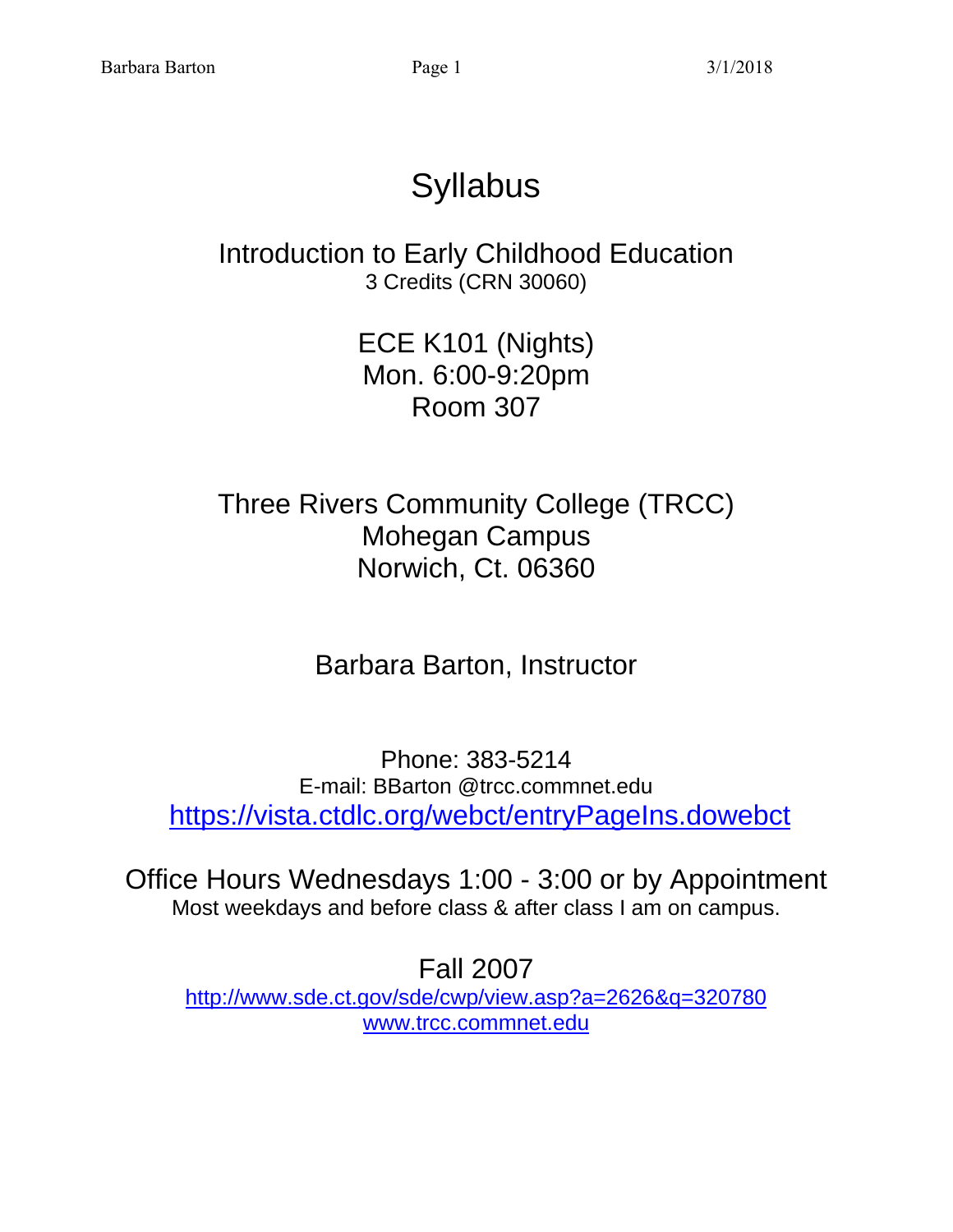| <b>Date</b>                 | <b>Topic</b>                                                                                  | <b>Assigned Readings</b>                                                                           |  |  |
|-----------------------------|-----------------------------------------------------------------------------------------------|----------------------------------------------------------------------------------------------------|--|--|
|                             |                                                                                               | <u>Assignments</u>                                                                                 |  |  |
| Week<br>Aug. 27             | Power Point, History of ECE<br><b>LIBRARY PRESENTATION</b>                                    |                                                                                                    |  |  |
| <b>LABOR</b><br><b>DAY</b>  | XXXXXXXXXXXXXXXXX                                                                             | XXXXXXXXXXXXXXXXXXXXXX                                                                             |  |  |
| Week 2<br>Sept 10           | <b>Historical Perspectives</b><br><b>Observation Forms</b>                                    | Chap. 1 & pp. 598-601<br>Date 1st field experience set up<br>Due: Online Quiz 1 & Discussion Board |  |  |
| Week 3<br>Sept 17           | Programs                                                                                      | Chap. 2<br>Date 2 field experience set up<br>Due: Online Quiz 2                                    |  |  |
| Week 4<br>Sept 24           | Programs                                                                                      | Handouts: Reggio, Montessori and Waldorf<br>Due: Venn Diagram                                      |  |  |
| Week 5<br>Oct 1             | Defining Child/Devel. Theory<br>Constructivism/Piaget/ Vygotsky,<br>Sociolinguistic, Modeling | Chapter 3 & 4<br>Due: Observation 1                                                                |  |  |
| Week 6<br>Oct 8             | <b>MEET AT OAK GROVE !!!!!</b><br><b>Columbus Day</b>                                         | OR XXXXXXXXXXXXXXXXXXXXX                                                                           |  |  |
| Week 7<br><b>Oct 15</b>     | <b>MEET AT OAK GROVE !!!!!</b>                                                                | Chap. $3 & 4$ Continued<br>Due: Comparison Paper (Email Please)                                    |  |  |
| Week 8<br><b>Oct 22</b>     | Develop Appropriate Practice<br>Gardner, Multiple Intelligences                               | Chap 7 - Guiding Behavior<br>Chap. 4 -Gardner<br>Due: Matrix Child Development                     |  |  |
| Week 9<br><b>Oct 29</b>     | The Environment<br>Montessori<br>Reggio Emilia                                                | Chap 9 & 14<br>Due: Quiz 3 & Discipline Policy                                                     |  |  |
| Week 10<br>Nov <sub>5</sub> | Role of the Teacher<br>Observation                                                            | Chap $5 & 6$ p. 602 Handouts<br><b>Observation Tools</b><br>DUE : Observation 2                    |  |  |
| Week 11<br><b>Nov 12</b>    | Assessment/Evaluation<br>Early Literacy                                                       | Assessment models<br>Due: Personal Philosophy & Quiz 4                                             |  |  |
| Week 12<br><b>Nov 19</b>    | Curriculum<br>Play<br>Technology                                                              | Chap 10, Chap 13 Handouts<br>Due: Advocacy<br>Due: Binder                                          |  |  |
| Week 13<br><b>Nov 26</b>    | Parent Involvement<br>Multiculturalism                                                        | Chap 8<br>Quiz 4                                                                                   |  |  |
| Week 14<br>Dec 3            | <b>Project Presentations</b>                                                                  | Chap. 15 pp 603-4 Handouts<br>Due: Final Project                                                   |  |  |
| Week 15<br>Dec 10           | <b>Last Class</b><br>F.A.T. City                                                              | Final Evaluations, grades and work returned                                                        |  |  |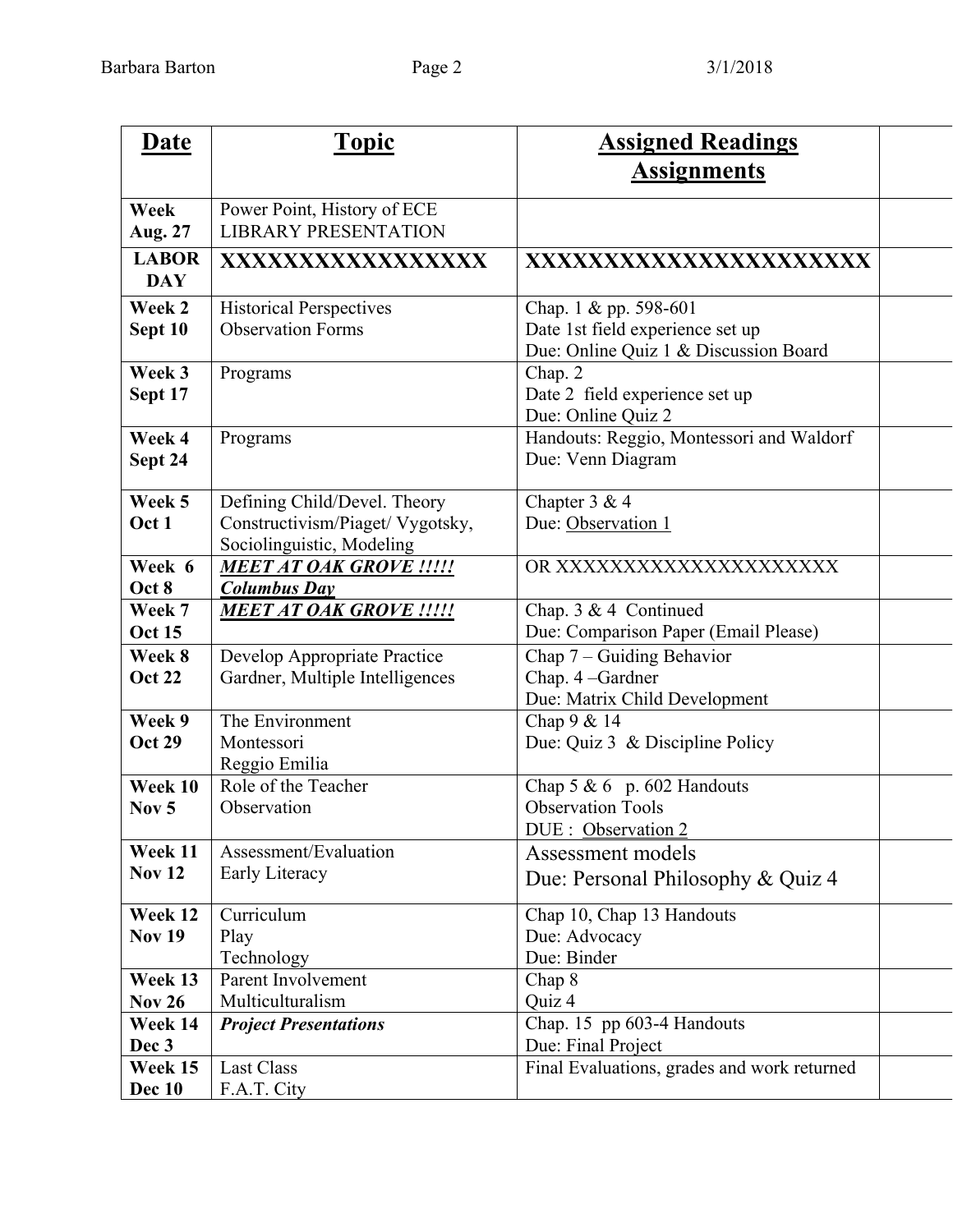#### **Syllabus** Intro to Childhood Ed. ECEK101 Instructor: Barbara Barton 3 Credits

#### **Method of Evaluation**

| The following numerical grade system will be used: |  |            |  |                |
|----------------------------------------------------|--|------------|--|----------------|
| Grade                                              |  | Equivalent |  | Quality Points |
| A                                                  |  | $96 - 100$ |  | 4.0            |
| $A-$                                               |  | $90 - 95$  |  | 3.7            |
| $B+$                                               |  | $86 - 89$  |  | 3.3            |
| B                                                  |  | $83 - 85$  |  | 3.0            |
| $B -$                                              |  | $80 - 82$  |  | 2.7            |
| $C+$                                               |  | $77 - 79$  |  | 2.3            |
| C                                                  |  | $73 - 76$  |  | 2.0            |
| $C -$                                              |  | $70 - 72$  |  | 1.7            |
| $D+$                                               |  | $67 - 69$  |  | 1.3            |
| Ð                                                  |  | $63 - 66$  |  | 1.0            |
| F                                                  |  |            |  | 0.0            |

#### *Required Text:*

*Gordon & Williams-Brown, Beginnings & Beyond State of CT, Dept. of Health, Day care Licensing Regulations & Applications* http://www.dph.state.ct.us/BRS/Day\_Care/day\_care.htm *State of CT, Department of Ed. CT Benchmarks Required web site: www.webct.ctdlc.org Other Texts & References: Dinkmeyer, Systematic Training for Effective Teaching* 

*Glenn & Nelson, Raising Self-Reliant Children /Self-Indulgent World NAEYC, Developmentally Appropriate Practice in E.C. Programs Paciorek & Munro, Ed. Early Childhood Ed2002 Numerous Articles & Assessment tools & handouts on reserve.*

#### *Withdraw Policy:*

*Students may withdraw in writing through the registrars office for any reason before \_\_\_\_\_\_\_\_. A student may withdraw from classes with instructors or advisors signature until \_\_\_\_\_\_\_.*

#### *Disabilities Statement*

*If you have hidden or visible disability which may require classroom or test taking modifications, please see me as soon as possible. If you have not already done so, please be sure to register with Student Services Counselors who coordinate services for students with disabilities. (Chris Scarborough is a Disabled Student Counselor).*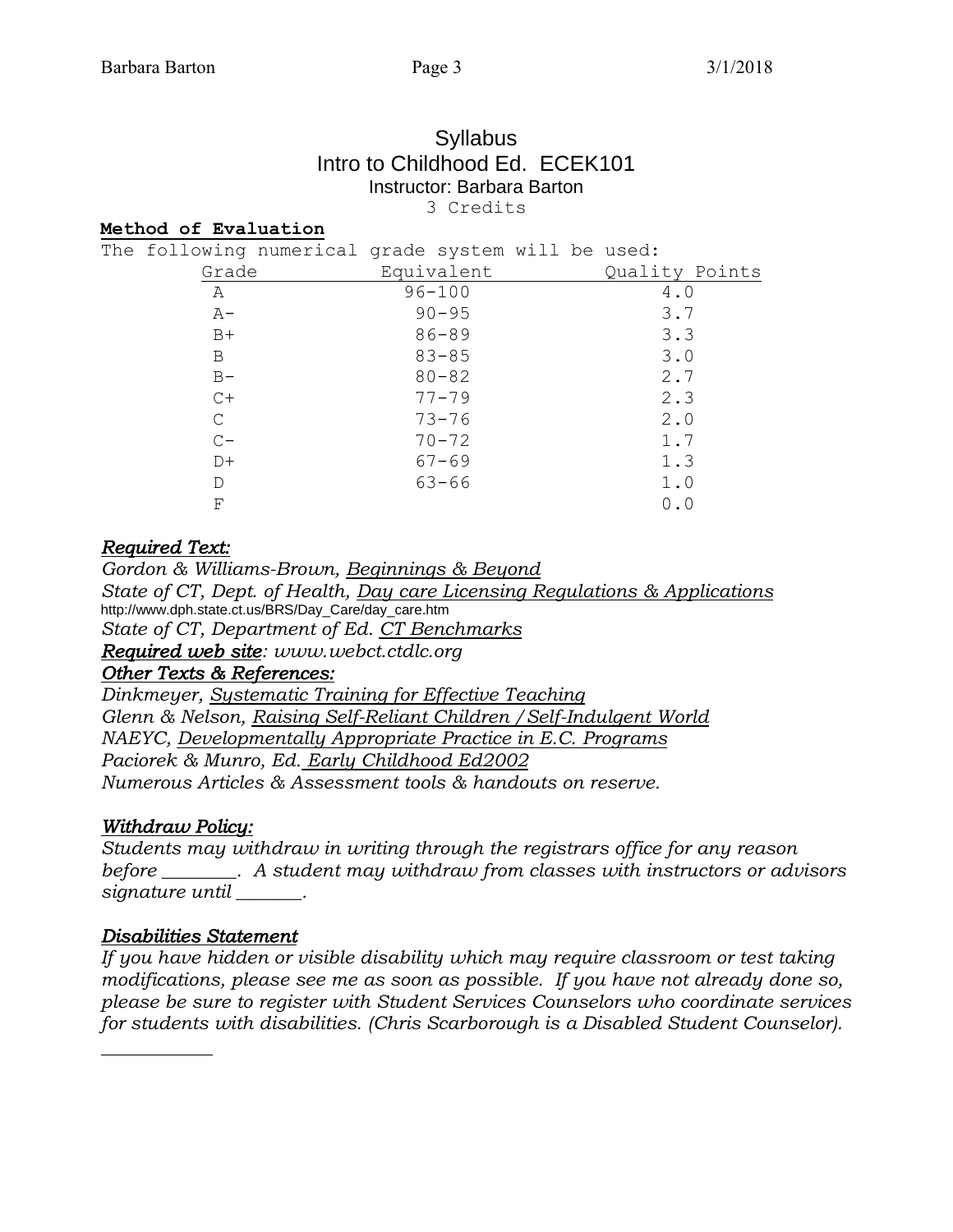### Syllabus :Intro to ECE K101

Instructor: Barbara Barton

### **Course Description:**

The study of the theory, curriculum, organization of differing child care programs. In addition, legislation, sources of funding, accreditation and licensing requirements will be discussed. Observations of early childhood programs and attendance at one public hearing will be required.

### **Learning Outcomes:**

1) Students understand an overview of the numerous elements involved in the education of young children and prepare them for the specific course work to follow. 2) Students have a basic understanding and awareness of the different philosophies and functions of programs for young children. Example: Comparing the differences between Head Start, nursery schools, day care, Waldorf schools, and Montessori schools.

3) Basic understanding of differing learning styles and teaching strategies, which might include how the program is structured and/or curriculum used.

4) Students have awareness of and are able to follow state & federal legislative procedures and are aware of the role they could play.

5) Examine the Accreditation Program of National Association for the Education of Young Children, its goals & benefits.

6) Students have core understanding of the licensing procedures/regulations of the State of Ct. for childcare programs and are able to access information and guidance as needed..

## Notice: Find 2 Hand Out/Note Buddies TODAY, PLEASE!

(It is very distracting & time consuming when I have to catch students up on missed work or find missed handouts. Remember, even if you only miss one class, there are at least 2 students out daily and often twice in a row. So use this buddy system please!!! Thanks.)

| <b>BUDDY 1:</b> | Phone $#$ |  |  |
|-----------------|-----------|--|--|
| <b>BUDDY 2:</b> | Phone $#$ |  |  |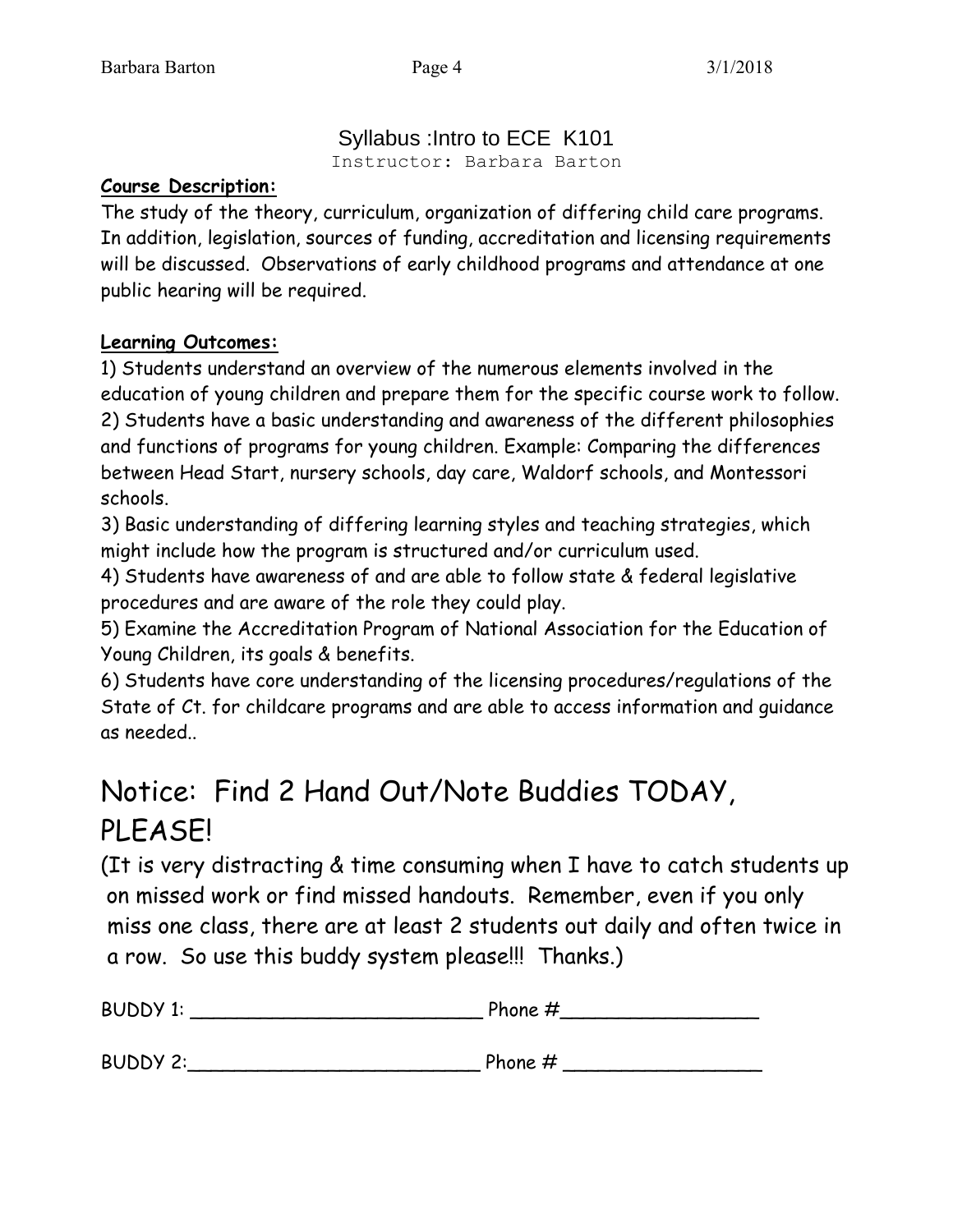### Course Requirements:

- 1. Two observations of child care programs (one must be Montessori). Complete questionnaire/observation form provided by instructor. 100 pts each. **200 pts**
- 2. ONLINE ASSIGNMENTS: **4 Discussion Board Entries/Reactions**; 10 pts; student reacts to an article or posting assigned by instructor. **4 Quizzes**. 40 pts **50 pts**
- 3. Venn Diagram: comparing 3 early childhood model programs: (1/4 of paper)
- 4. Comparison Paper: Research paper comparing 2 early childhood model programs, including but not limited to the philosophy, methods, environment and curriculum. Student will develop & defend preferences. **6 PGS 200 pts**
- 5. Political Awareness/ Child Advocacy Assignment: Attend a public hearing on legislation relative to ECE issues, a local AEYC, a board of education meeting, Readiness meeting or related. Turn in Documentation of attendance. **50 pts**
- 6. Discipline Policy: Create a policy for discipline & supervision in a child care setting. See Criteria /Rubric **50 pts**
- 7. Personal philosophy statement: including goals & objectives, curriculum plans & a schedule. Philosophy, goals & list of specific objectives for your classroom: 1-1  $\frac{1}{2}$ pages. Attach year long curriculum plan and daily schedule. **50 pts**
- 8. **Binder/Portfolio** which includes completing some of CT State Licensing required forms & attachments for **licensing** in the State of CT [http://www.dph.state.ct.us/BRS/Day\\_Care/day\\_care.htm](http://www.dph.state.ct.us/BRS/Day_Care/day_care.htm) See Criteria /Rubric **100 pts**
- 9. Matrix of child development theorists and theories **100 pts**
- 10. **Final Project** presenting your **model philosophy** & how philosophy is implemented thro. curriculum & environment. **100 pts**
- 11. Attendance is required & participation is expected. 2 late arrivals &/or early departures constitutes 1 absence. **50 pts** deducted if Oak Grove Visit or final class is missed. (Instructors also reserve the right to give a non passing grade for non or limited attendance even if all assignments are turned in. We believe that attendance & participation are critical in E/C classes; much is covered which is not from text or on exams.) **100 pts**

 **Total 1000 pts**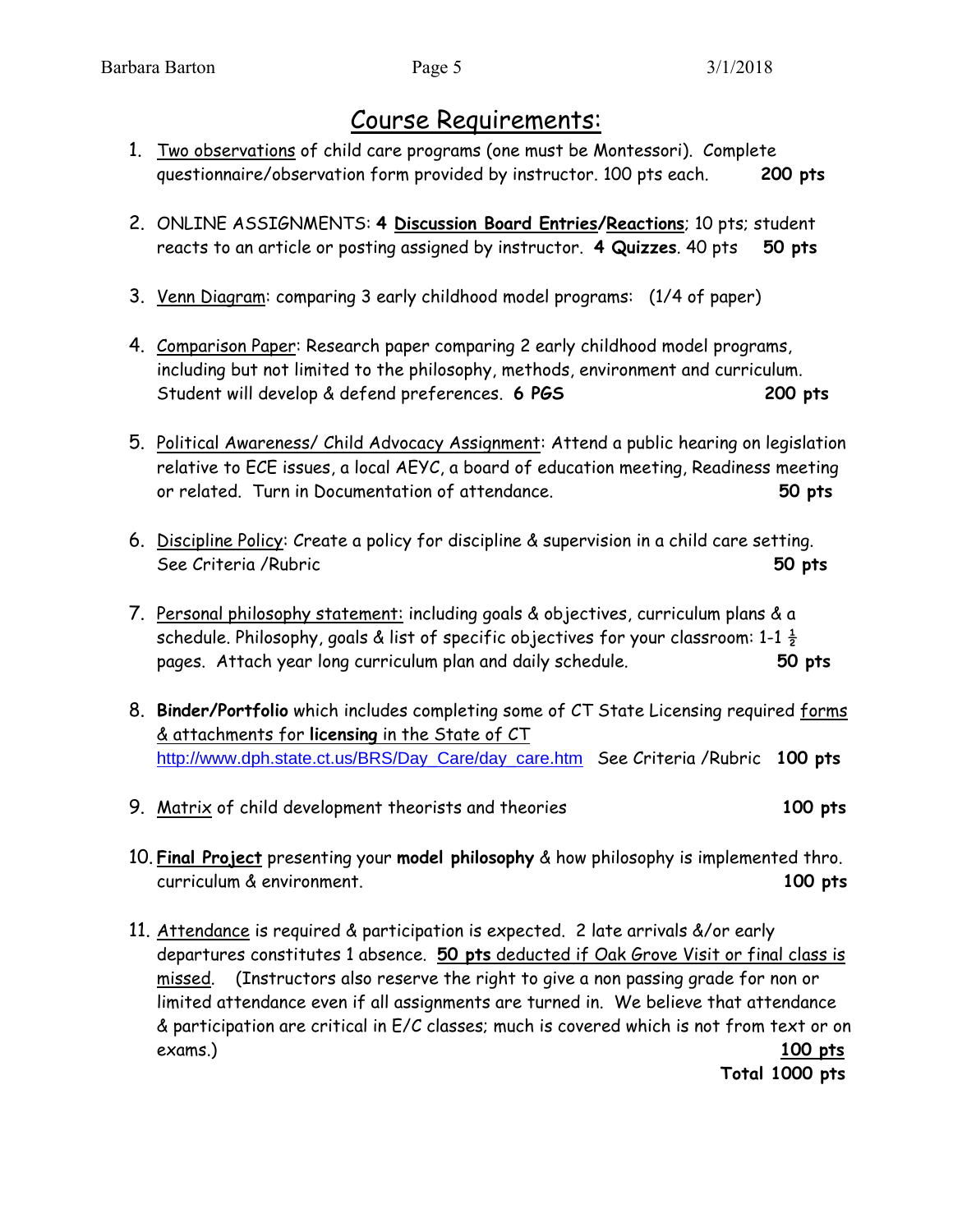#### **Key Experiences**:

#### 1. **Field Experiences/Observations Forms:**

Every student must complete 2 field observations. One observation will be made in a public school or Childcare setting (N-2) for a 3 hour time period. The other observation must be in a Montessori, Waldorf or other Model approved by instructor. Student will request a copy of parent and or staff handbook from observation site and fill observation form. **200 Points**

#### **2. Child Development Theories Matrix:**

Students will construct a matrix that list key developmental theorists and philosophers in the filed including-Piaget, Vygotsky, Dewey and Lock and - and their key beliefs in the following areas: views of the child, the role of the teachers, the environment, the curriculum, views on assessment, beliefs about family/community involvement. Students will include themselves as one of the theorists on the matrix, representing their own views in these areas. This matrix will be completed on a spreadsheet and will be handed in on a floppy disc or via email. Child Development Theories Matrix:

**Purpose:** The matrix will allow you to summarize, compare and contrast, the key developmental theorists or philosophers in the early childhood field. You should focus on not only their contributions but also their limitations. The matrix should help you to contrast and compare differences and similarities in a way that is most useful to you as an early childhood professional. An equally important aspect of the matrix is the inclusion of your philosophy on the matrix. This allows you to summarize your own views in these areas and synthesize class readings/discussions. Your **matrix is a graphic organizer**, a visual comparison of various people and policies.

You will use technology to complete this assignment as your matrix will be handed in on a disc in the form of a spreadsheet. On the day the matrix is due you will also need a printed version of your spreadsheet to share with the class in small group discussions.

#### Format

The **name of each philosopher** should be written **along the top** and in chronological sequence. The following individuals will be covered:

Locke, Rousseau, Pestalozzi, Froebel, Dewey, Skinner, Erikson, Montessori, Piaget Vygotsky, High/Scope, Gardner, Reggio Emilia, and YOURSELF( Total: 14 theories/philosophies)

#### **Along the side** you will develop the **following categories**:

**1) Philosophy (Key Points):** Highlight the key points of the philosophy/viewpoint.

**2) View of Children:** The way you view a child will govern how you treat them.

**3) Role of the Teacher:** How do you see yourself: instructor, model, facilitator, guide????

**4) The curriculum:** What do they think should be taught and how?

**5) Environment:** How is the classroom structured? Desks or tables? Carpets and open area? Outdoor use?

**6) Beliefs about Family/Community:** How do they view parent/community involvement in school and the overall role of families in learning?

**7) Views on Assessment:** How should students learning be assessed?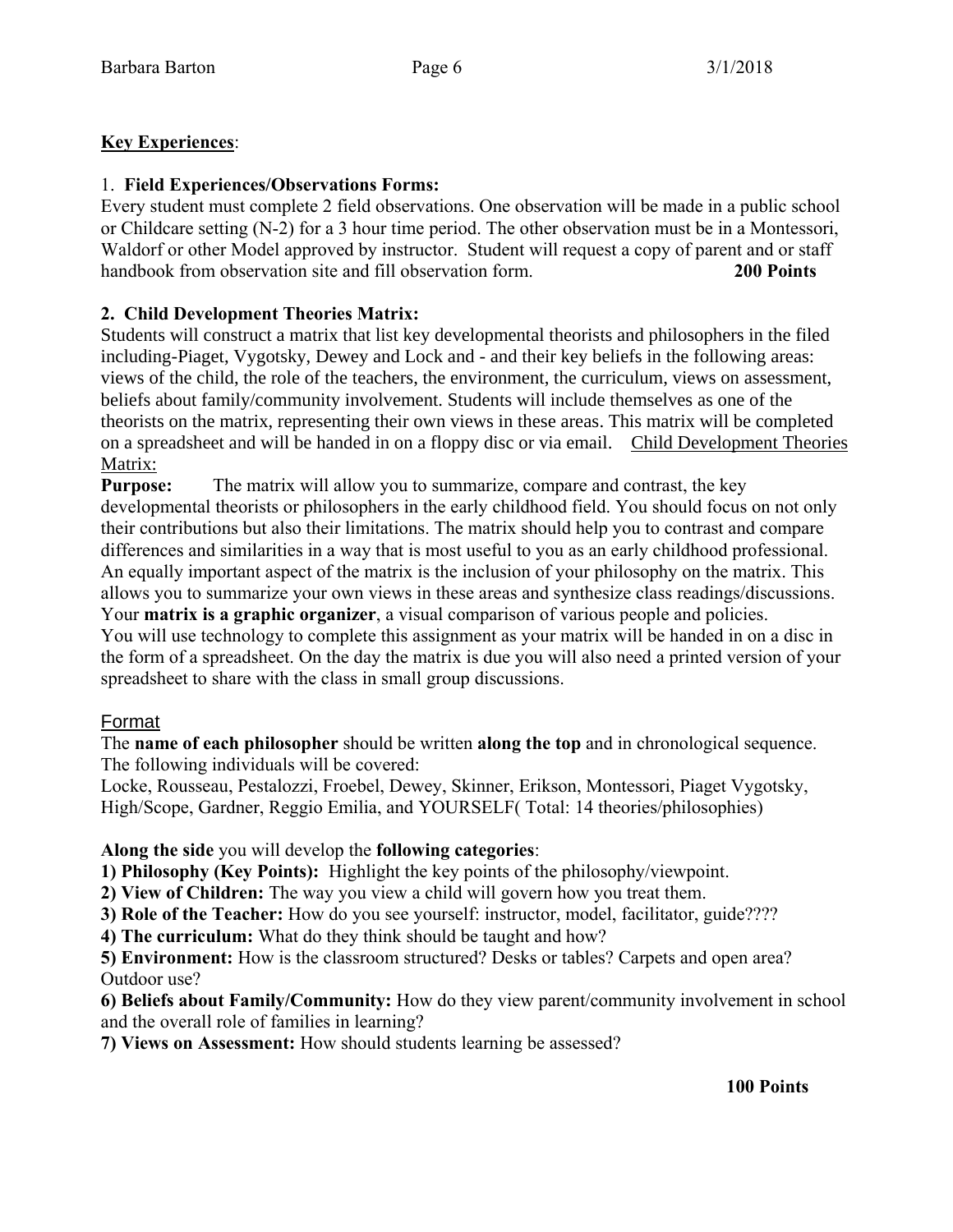#### 3. **Comparative Venn Diagram and Paper:**

Students will create a 3 part Venn diagram on 14 x 18 inch paper. The 3 will be chosen from Waldorf, Reggio Emelia, Montessori, Head Start or Brudelhauf. The areas addressed: history, philosophy, environment and curriculum. **50 of the papers 200 Points**

**Purpose:** The diagram will allow the student to summarize, compare and contrast, the key models or theories of education. The diagram will be an analyzes of the specific curriculums and environments and how this affects the classroom and academic experience. This assignment will be shared in class and will prepare you for you comparison paper.



**Comparison Paper**: A research paper comparing 2 differing child care programs: their philosophies, methodology, environments  $\&$  curriculum. The student will develop  $\&$  defend preferences.

**Purpose:** The paper will allow the student to go into depth comparing and contrasting the key models or theories of education. The student will be an analyzes of the specific curriculums and environments and how this affects the classroom and academic experience. This will expand the knowledge base for developing personal educational philosophy or pedagogy. 6 pages **200 Points**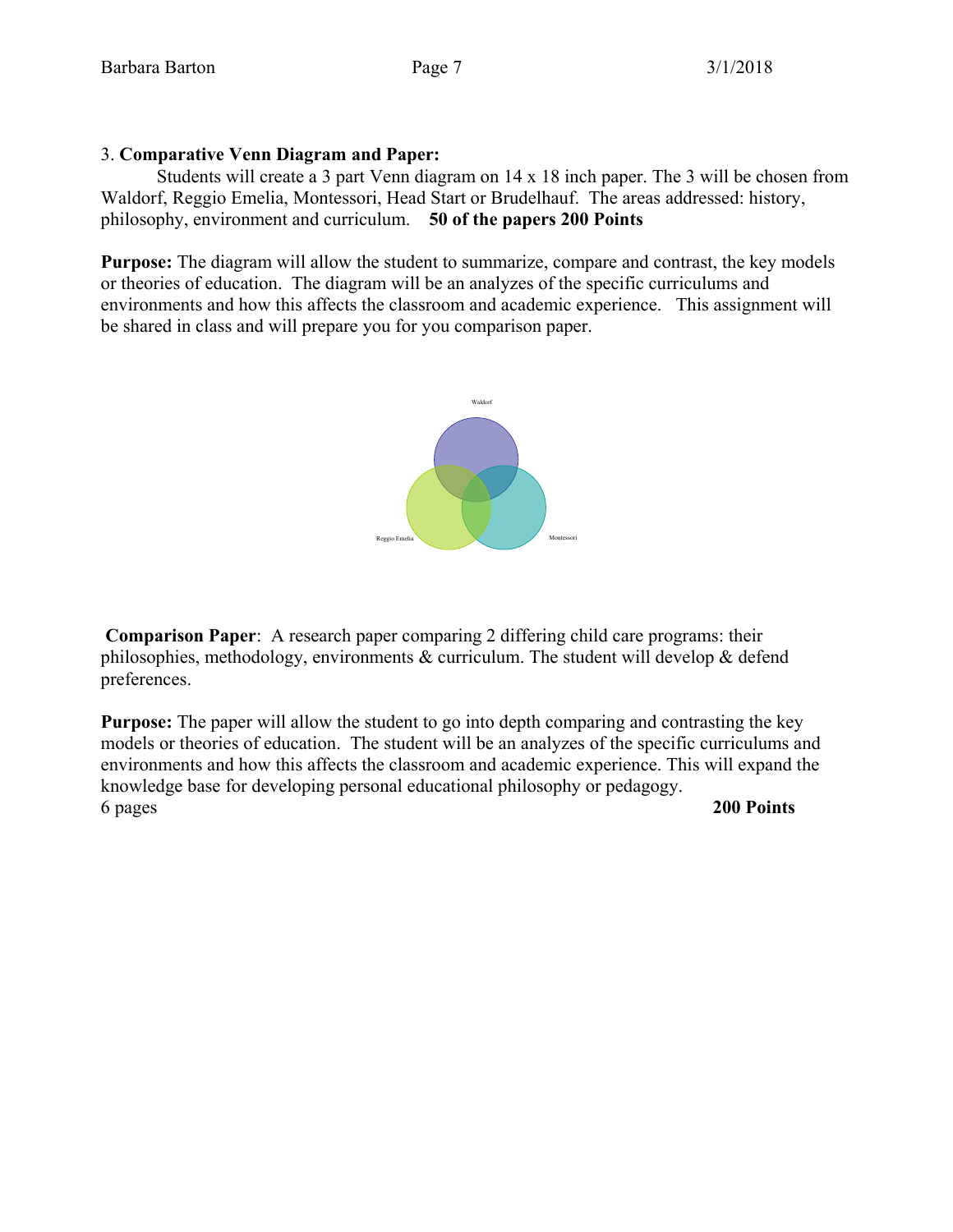#### 4. **Group Projects and Presentations:**

Students will develop and present their philosophy on early childhood teaching and learning. This assignment essentially involves two parts; 1) students will present their project to a the class at the end of the semester and; 2) students will hand in a one to two page philosophy statement stating what they have learned/believe about early childhood teaching and learning. Their philosophy statement must include a multicultural component and other key themes in the course.

**Purpose:** This assignment will allow you to begin reflecting on and writing your philosophy of early childhood education. The main purpose of this project is to give you the opportunity to synthesize what we have read/discussed; the current research on early childhood teaching and learning. This assignment will also allow you to hear the experiences/perspectives of your classmates. In addition, the autonomy you have to present your philosophy will allow you to focus on your learning style and interests.

#### **Description:**

You are just beginning to develop your philosophy of education and learning. This philosophy is evolutionary and will always be changing. Use your text and articles. Review discussion boards. Using a highlighter, identify themes that emerge. Engage in a quick-write: write down everything that comes to mind with respect to your philosophy of education, teaching, and learning (This will be an integration of what you learned this semester and what you believe). Do this in one sitting. Use quotes and make reference to the experts. Now, how would you like to present your evolving philosophy. You may create a song, poems, story, poster, a computer presentation, class lesson or activity, etc. Be creative. In what concrete way do you feel you'd like to present your philosophy??

We will discuss this more in class. It essentially involves two parts; 1) You will present your project to the class at the end of the semester and; 2) You will hand in a one to two page philosophy statement stating what you have learned/believe about early childhood teaching and learning. You will be asked to self-evaluate using the attached rubric and I will also use this rubric to evaluate your presentation. Be prepared to answer very specific questions regarding constructivism and Developmentally Appropriate Practice. Make sure your philosophy reflects the latest research and key issues we have discussed; multiculturalism, etc.

#### **100 Points**

5. **Online Assignments:** 4 online quizzes and 4 discussion board postings. Instructions on webCTvista. **50 Points**

**\*\*NOTE: All assignments unless otherwise noted should be typed, double-spaced and handed in on due dates.**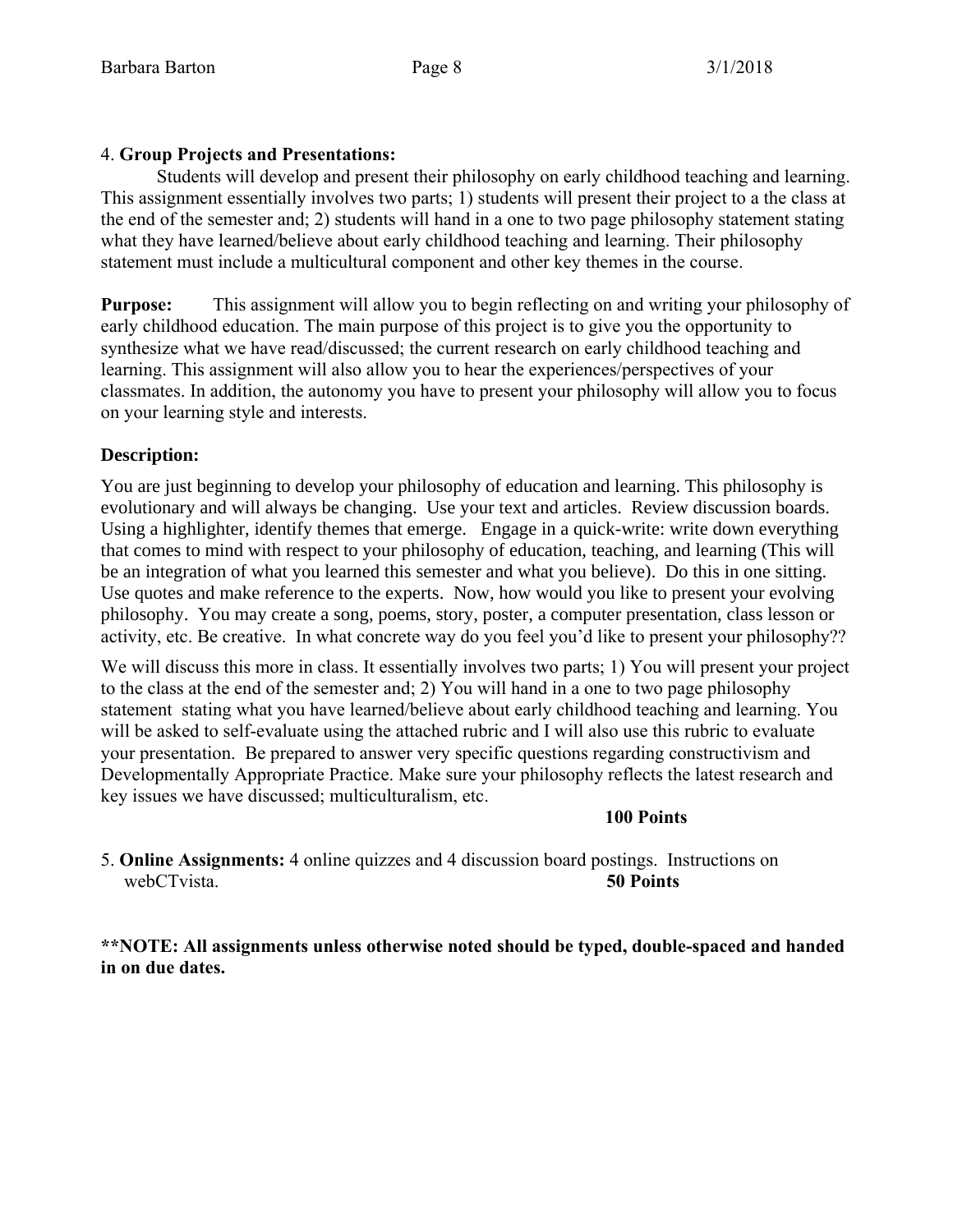## **Criteria for Discipline Policy**

Include the following in your discipline policy:

Environment: How you would set up and revise environment & routine in such a way that most problems would be prevented or eliminated without incident. Therefore the children would begin with success and believe that they were capable. Two examples:

1) Have out only the materials you have demonstrated to the children and that they are therefore free to use. Remove, relocate or redesign materials which are being misused on a regular basis.

 2) Group time is initially very short and interesting yet not overly stimulating, and the children are dismissed while they are having great success. Once again the children learn they are capable. **5 pts**

Limits & Consequences: List the guidelines or limits you would expect of the children. How would you clearly let the children know these, of course always presenting them from the positive. Would you have a structure which included the children in creating these guidelines or rules. How would you follow through when rules are broken. ie redirection, relocation, natural & logical consequences, discussion which engages child in the problem solving process and therefore eliminates shame, power struggles etc. **20 pts**

Conflict Resolution Model: Describe the conflict resolution model you would use when two or more children are in conflict with each other.

**20 pts**

State Licensing requirements. Include the requirements listed in State Regulations, (p 7) **5 pts** [http://www.dph.state.ct.us/BRS/Day\\_Care/day\\_care.htm](http://www.dph.state.ct.us/BRS/Day_Care/day_care.htm)

| Total 50 pts |  |
|--------------|--|
|              |  |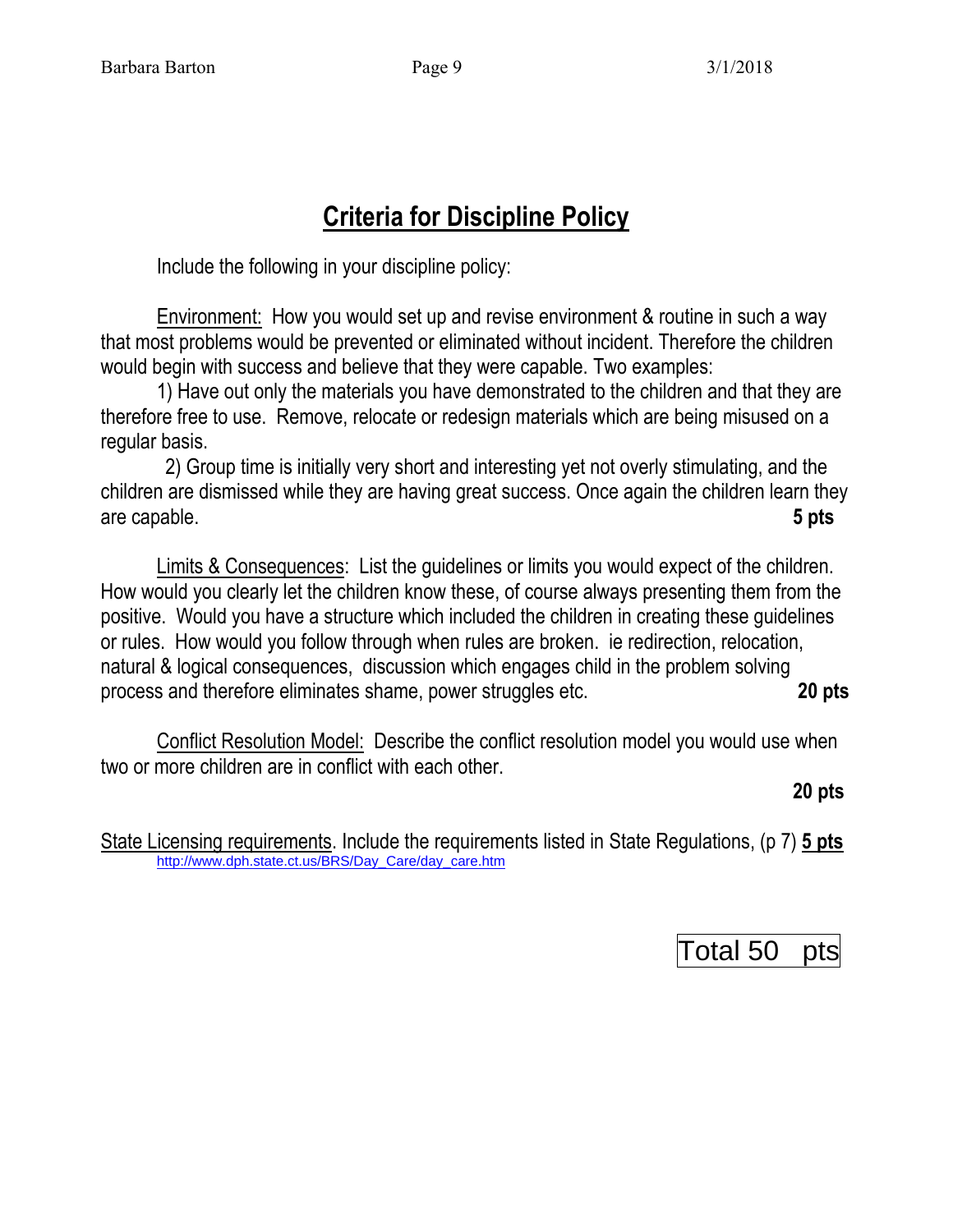# Child Development Theories Matrix Rubric ECE 101

| <b>Content</b> | 5                        | $\overline{4}$ | 3                   | $\overline{2}$ |                     |  |
|----------------|--------------------------|----------------|---------------------|----------------|---------------------|--|
|                | Student has              |                | Student has         |                | Student has         |  |
|                | provided very            |                | provided adequate   |                | provided limited    |  |
|                | specific informa-        |                | information for     |                | information for     |  |
|                | tion for all             |                | most philosophers   |                | most                |  |
|                | philosophers;            |                | that is mostly      |                | philosophers        |  |
|                | information is           |                | accurate and with   |                | and/or some of      |  |
|                | accurate and             |                | adequate detail.    |                | the information is  |  |
|                | detailed.                |                |                     |                | inaccurate          |  |
| Your           | $\overline{5}$           | $\overline{4}$ | 3                   | $\overline{4}$ |                     |  |
| Column         | Your column              |                | Your column         |                | Your column         |  |
|                | reflects                 |                | somewhat reflects   |                | does not reflect    |  |
|                | readings/class           |                | readings and class  |                | readings and        |  |
|                | discussions;             |                | discussions;        |                | class discussions;  |  |
|                | You accurately           |                | You accurately      |                | You either fail to  |  |
|                | synthesized a great      |                | synthesized some    |                | or inaccurately     |  |
|                | deal of the recent       |                | of the recent       |                | synthesize the      |  |
|                | research on              |                | research on         |                | recent research     |  |
|                | teaching and             |                | teaching and        |                | on teaching and     |  |
|                | learning                 |                | learning            |                | learning            |  |
| <b>Overall</b> | $\overline{\mathcal{L}}$ | $\overline{4}$ | $\mathbf{3}$        | $\overline{2}$ |                     |  |
| Presenta-      | Your Matrix shows        |                | Your Matrix shows   |                | <b>Your Matrix</b>  |  |
|                | great effort; is well    |                | adequate effort; is |                | shows little        |  |
| tion           | organized and            |                | somewhat            |                | effort; is not well |  |
|                | aesthetically            |                | organized and       |                | organized or        |  |
|                | pleasing and; is         |                | aesthetically       |                | aesthetically       |  |
|                | proofread for            |                | pleasing and/or;    |                | pleasing and/or;    |  |
|                | grammatical/             |                | has some            |                | has many            |  |
|                | spelling errors          |                | grammatical/        |                | grammatical/        |  |
|                |                          |                | spelling errors     |                | spelling errors     |  |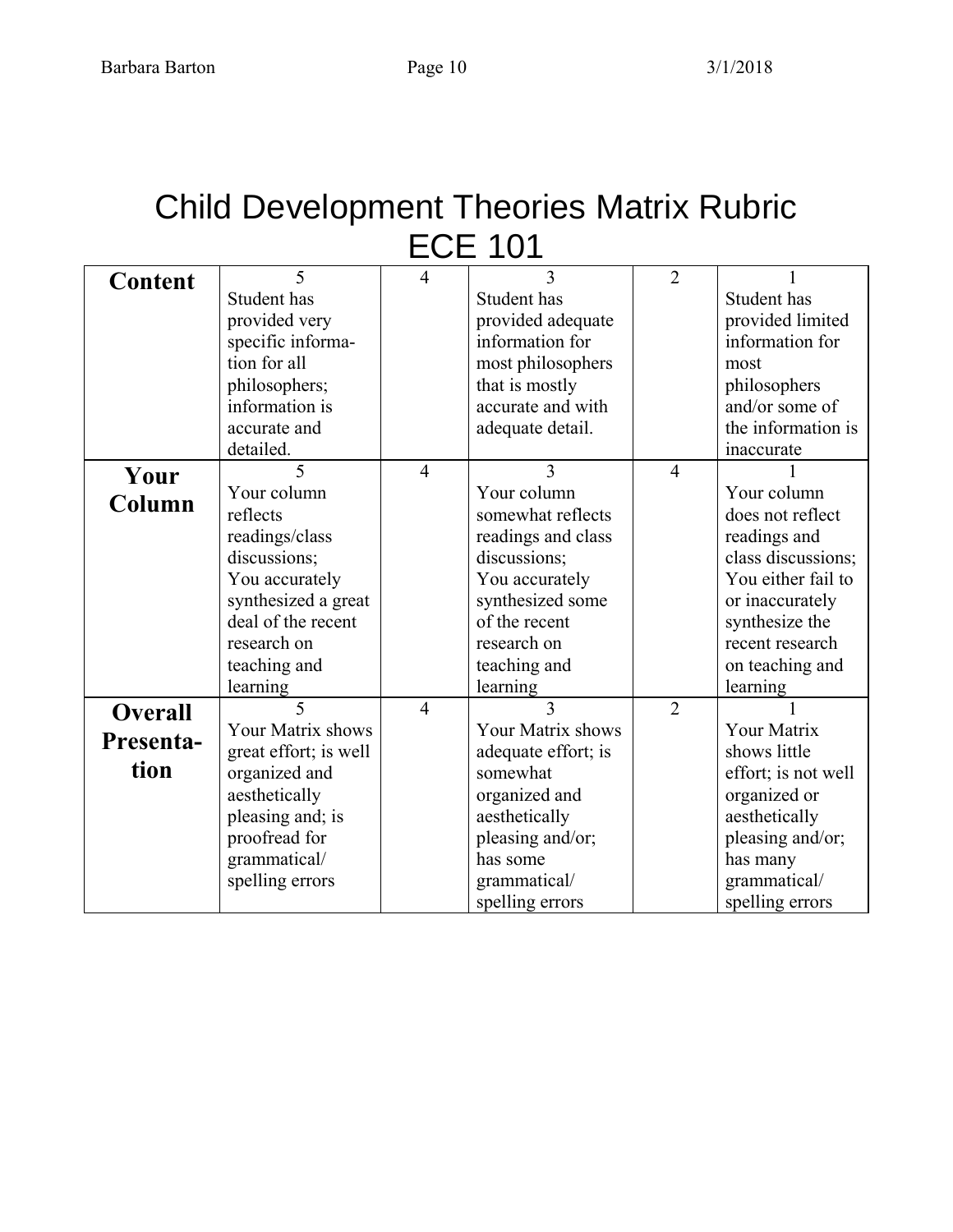# Group Project and Presentation Rubric ECE 101

| <b>Content</b>      | 5<br>Student provided very | $\overline{4}$ | 3<br>Student provided    | $\overline{2}$ |
|---------------------|----------------------------|----------------|--------------------------|----------------|
|                     | specific information $&$   |                | adequate information &   |                |
|                     | his/her philosophy         |                | his/her philosophy       |                |
|                     | reflects a solid           |                | reflects an adequate     |                |
|                     | understanding of           |                | understanding of         |                |
|                     | constructivism and         |                | constructivism and       |                |
|                     | <b>DAP</b>                 |                | <b>DAP</b>               |                |
|                     |                            |                |                          |                |
| Your                | 5                          | $\overline{4}$ | 3                        | $\overline{4}$ |
| <b>Philosophy</b>   | Your philosophy            |                | Your philosophy          |                |
| <b>Statement</b>    | statement reflects         |                | statement somewhat       |                |
|                     | readings/class             |                | reflects readings and    |                |
|                     | discussions;               |                | class discussions;       |                |
|                     | You accurately             |                | You accurately           |                |
|                     | synthesized a great deal   |                | synthesized some of the  |                |
|                     | of the recent research on  |                | recent research on       |                |
|                     | teaching and learning      |                | teaching and learning    |                |
| <b>Overall</b>      |                            | $\overline{4}$ |                          | $\overline{2}$ |
| <b>Presentation</b> | Presentation is clear,     |                | Presentation is          |                |
|                     | concise and thorough       |                | somewhat clear, concise  |                |
|                     | (You have informative      |                | and thorough (You have   |                |
|                     | presentation notes         |                | informative              |                |
|                     | including key points of    |                | presentation notes       |                |
|                     | your philosophy of         |                | including key points of  |                |
|                     | teaching and learning)     |                | your philosophy of       |                |
|                     |                            |                | teaching and learning)   |                |
| <b>Effort</b>       | 5                          | $\overline{4}$ |                          | 2              |
|                     | Your project illustrates   |                | Your project illustrates |                |
|                     | that you have put a        |                | that you have put an     |                |
|                     | significant amount of      |                | adequate amount of time  |                |
|                     | time and effort into your  |                | and effort into your     |                |
|                     | work                       |                | work                     |                |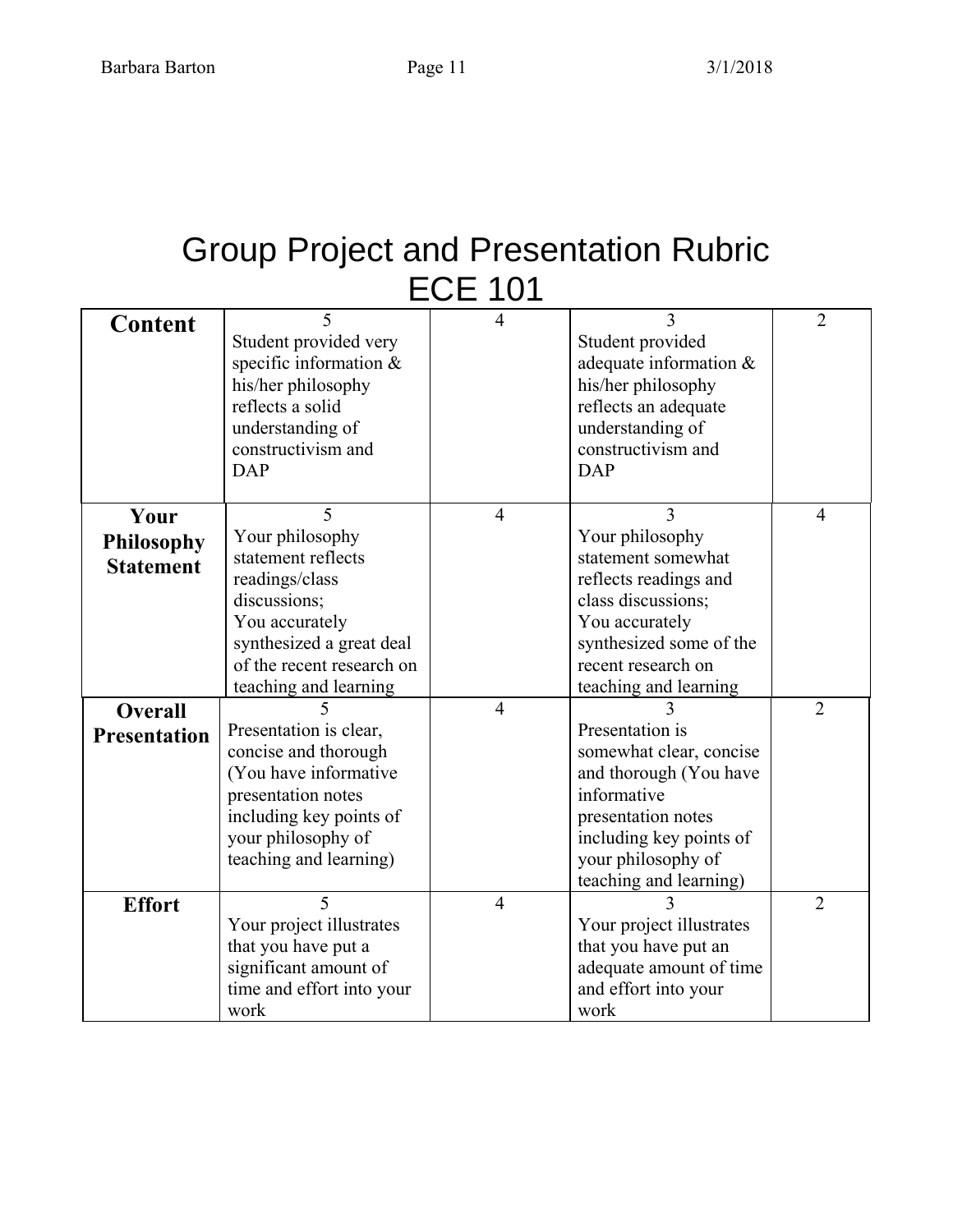#### **In Class Key Experiences**

- 1. **Getting Acquainted:** Icebreaker experiences to build early childhood in class learning community. Students will be presented with information about joining NAEYC, professionalism, and to keep their minds open to the vast number of possibilities they will be introduced to.
- **2. Cultural Diversity:** Students will view a video on cultural diversity (Starting Small) and will discuss issues of respect and acceptance. The students will be given a multicultural classroom checklist and rating scale to use during their ECE observations and included in the resource section or their Professional Portfolios.
- 3. **Methods & Strategies:** Students will watch the F.A.T. City video, reflect on their own experiences, and discuss the importance of strategies and technique in the classroom with both typical and atypical children.
- 4. **Internal Locus of Control:** Students see a demonstration of the research article to Think or not to Think, will also see video on Montessori and Waldorf Education and look at methods of classroom management and the connection to the principle of and internal locus of control.
- 5. **Early Childhood Programs** Students will observe 2 ECE models. They will answer observational questions related to their readings & guided by the in depth details of the form. They will participate in study groups looking at specific models & see various videos.
- 6. **Integrated Curriculum:** Students will form groups to create developmentally appropriate curriculum plans for hypothetical ECE program. They will learn how to plan for a balance of various kinds of preschool activities that begins with the child's experiences and interests or otherwise addresses DCAP.
- 7. **Value Exercises:** Throughout the semester students will be given a chance to voice their opinions, which have no right or wrong answers. They will be given an opportunity to form interest groups around a number of changing and sometimes controversial preschool topics. They class experiences will model celebration of diversity beyond race or religion. We will often agree to disagree with respect. We will practice challenging communication skills with each other and relate them to situations with parents, teachers and administrators.
- 8. **Positive Guidance:** Students view a video on managing challenging behaviors in ECE classrooms. Focus of the video will be assisting children in solving conflicts. Students work together to develop their own discipline policy meeting the requirements of the State of CT.
- 9. **Child Abuse:** A professional from Department of Family & Children will address the class, answer questions and emphasis the role and importance of being a mandated reporter.
- 10. **Fieldtrip:** One required and one optional field trip to exceptional model of ECE beyond their required observations.